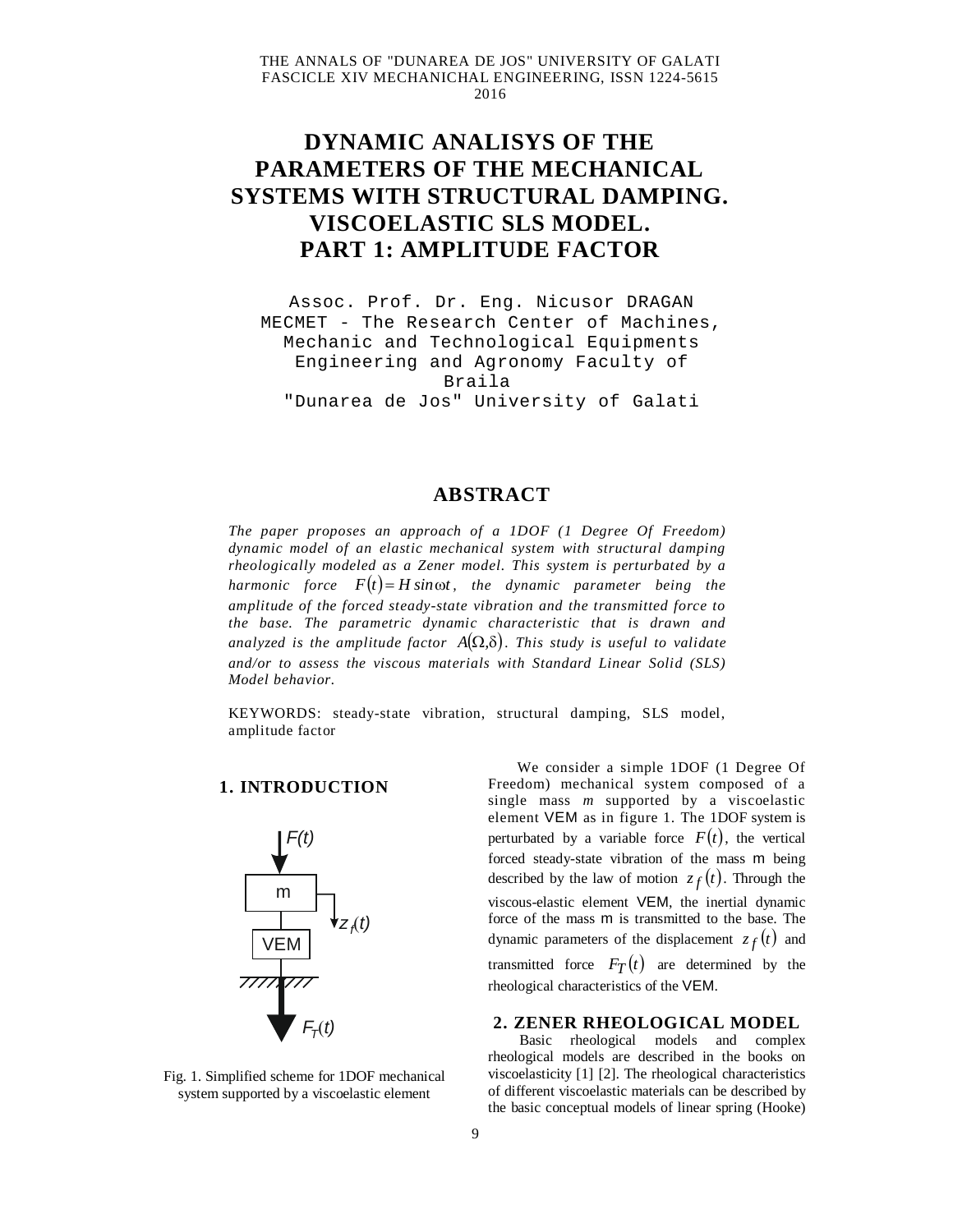and linear dashpot (Newton), see figure 2.



Fig. 2. Basic rheological elements a)linear massless spring (Hooke model) b)linear viscous dashpot (Newton model)

Different rheological models can be obtained by the combination, in series and/or in parallel, of springs and dashpots. The simplest rheological viscoelastic models are Maxwell model and Kelvin-Voigt model, see figure 3.



Fig. 3. Simple rheological elements a)Maxwell model (spring - series - dashpot) b)Kelvin-Voigt model (spring - parallel - dashpot)

The simple rheological models M and K-V cannot describe at the same time all the viscoelastic properties: M model don't describe creep or recovery and K-V model don't describe stress relaxation. The Standard Linear Solid (SLS) model can describe both phenomena and is the most used to accurately describe the overall behavior of a elastic mechanical system under a given set of loading conditions. The SLS model, known as well as Zener model, is composed from a Hooke model in parallel with a Maxwell model, as in figure 4.



Fig. 4. Rheological Zener model (Hooke-Maxwell model)

### **3. DYNAMIC MODEL OF 1DOF MECHANICAL SYSTEM WITH ZENER VISCOUS DAMPING**

We consider a 1DOF mechanical system supported by a viscoelastic element as in figure 5.



Fig. 5. Calculus scheme for the dynamic characteristics of 1DOF mechanical system

The moving equations of the steady-state forced vibration can be written as follows [3]:

$$
\begin{cases} m\ddot{z} + b_2(\dot{z}_f - \dot{y}) + k_1 z_f = F(t) \\ b_2(\dot{z}_f - \dot{y}) = k_2 y \end{cases}
$$
 (1)

Considering the perturbating force as harmonic,  $F(t) = F_0 \sin \omega t$ , the first equation of the system (1) becomes

$$
\ddot{z}_f + \frac{b_2}{m} (\dot{z}_f - \dot{y}) + \frac{k}{m} z_f = \frac{F_0}{m} \sin \omega t \qquad (2)
$$

or

 $W$ 

$$
\ddot{z}_f + 2n(\dot{z}_f - \dot{y}) + p^2 z_f = h \sin \omega t \tag{3}
$$
  
here:

*2m b n <sup>2</sup>* is the damping factor (Maxwell model)

$$
p = \sqrt{\frac{k_I}{m}}
$$
 - natural (angular) frequency of

the ideal elastic system (Hooke model)

$$
\zeta = \frac{b_2}{b_{critical}} = \frac{b}{2\sqrt{mk}} - \text{damping ratio}
$$

$$
\delta = \frac{b_2 \omega}{k_2} = 2\zeta \Omega - \text{structural damping ratio}
$$

$$
\Omega = \frac{\omega}{p} - \text{relative (angular) frequency}
$$

If we consider the second equation of  $(1)$ , the differential moving equation can be written as follows:

$$
m\ddot{z} + k_2 y + k_1 z_f = F_0 \sin \omega t \tag{4}
$$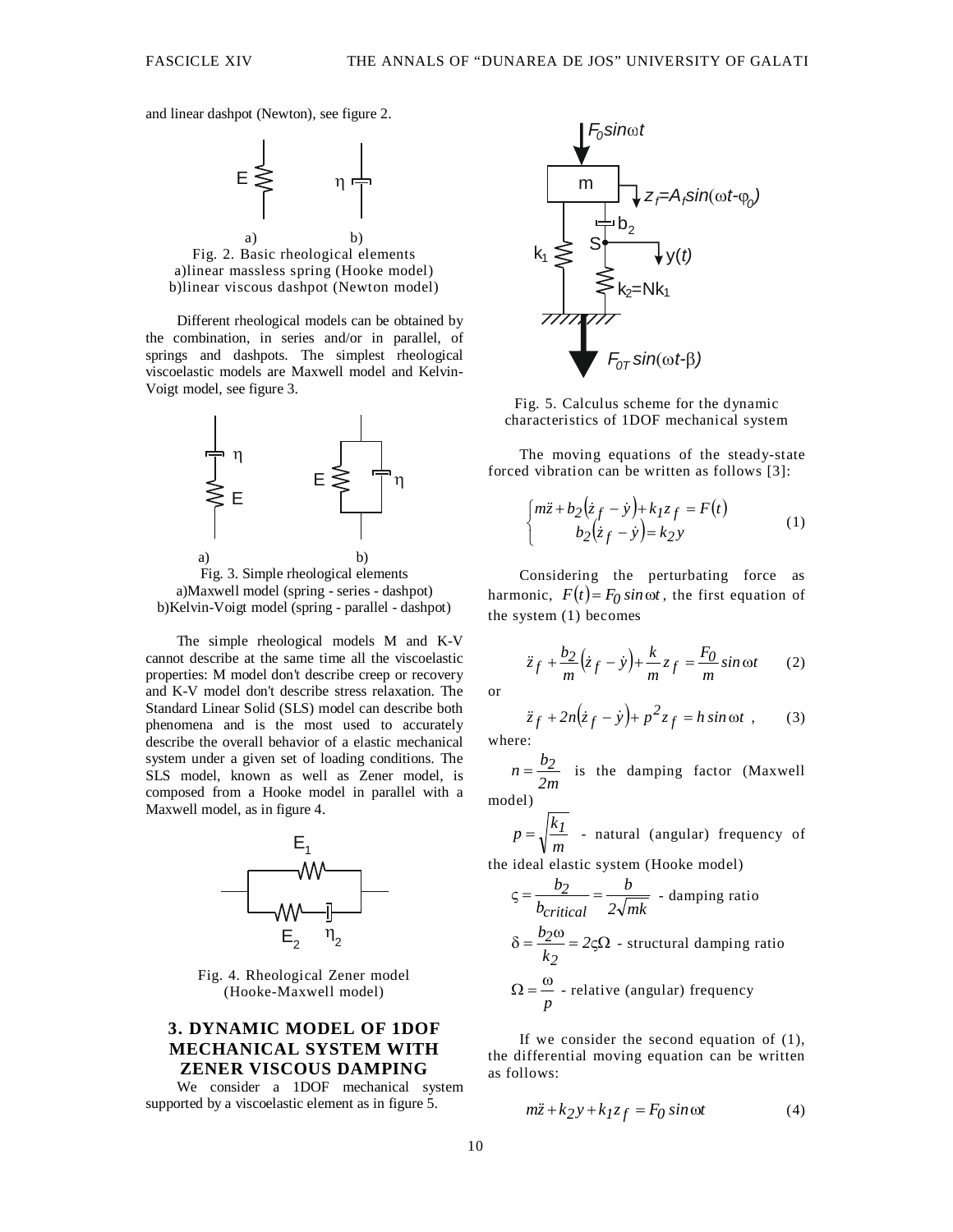## **4. AMPLITUDE OF THE FORCED STEADY-STATE VIBRATION**

Since 1DOF mechanical system has linear viscoelastic elements, the displacement  $z_f(t)$ of the vibrating mass m and the displacement  $y(t)$  of the serial point linkage **P** of Maxwell model have harmonic time variation

$$
z_f(t) = A_f \sin(\omega t - \varphi_0)
$$
 (5)

$$
y(t) = A_Y \sin(\omega t - \alpha)
$$
 (6)

where

*Af* - displacement amplitude of mass m

- *AY* displacement amplitude of point **P**
- $\varphi$ <sub>0</sub> phase shift  $z_f \leftrightarrow F$
- $\alpha$  phase shift  $y \leftrightarrow F$

 $\mathcal{L}$ 

With the displacements time functions (5) and (6), the differential equation (4) becomes:

$$
-mA\omega^2\sin(\omega t - \varphi_0) + k_2A_Y\sin(\omega t - \alpha) ++k_1Asin(\omega t - \varphi_0) = F_0\sin\omega t
$$
 (7)

The dynamic balance differential equation of the point **P** can be written:

$$
b_2 \omega A_f \cos(\omega t - \varphi_0) -- b_2 \omega A_Y \cos(\omega t - \alpha) = k_2 A_Y \sin(\omega t - \alpha)
$$
 (8)

Equations (7) and (8) are equivalent to a system of four trigonometric equations whose solution is  $(A_f, \varphi_0, A_Y, \alpha)$ .

The amplitude of the steady-state forced vibration of the mass m can be written [4]

$$
A_f = \frac{F_0}{k_I} \sqrt{\frac{N^2 + \delta^2}{N^2 (I - \Omega^2)^2 + \delta^2 (N + I - \Omega^2)^2}}
$$
(9)

or

$$
A_f = \frac{F_0}{k_I} \cdot A(\Omega, \delta, N) = A_{st} \cdot A(\Omega, \delta, N) , (10)
$$

where:

*1*  $st = \frac{F_0}{k_I}$  $A_{st} = \frac{F_0}{I}$  is the static displacement  $A(\Omega, \delta, N)$  - amplitude factor

$$
A(\Omega,\delta,N) = \sqrt{\frac{N^2 + \delta^2}{N^2\left(l - \Omega^2\right)^2 + \delta^2\left(N + l - \Omega^2\right)^2}} (11)
$$

The parametric relation (10) is used to determined the variation graphs of the amplitude factor *A* function of the relative angular frequency  $\Omega$ , for different values for structural damping ratio  $\delta$  and elasticity coefficients ratio *N* .

## **5. AMPLITUDE FACTOR DIAGRAMS OF 1DOF SYSTEM FORCED VIBRATION**



Zener model - N=0 (Hooke model)